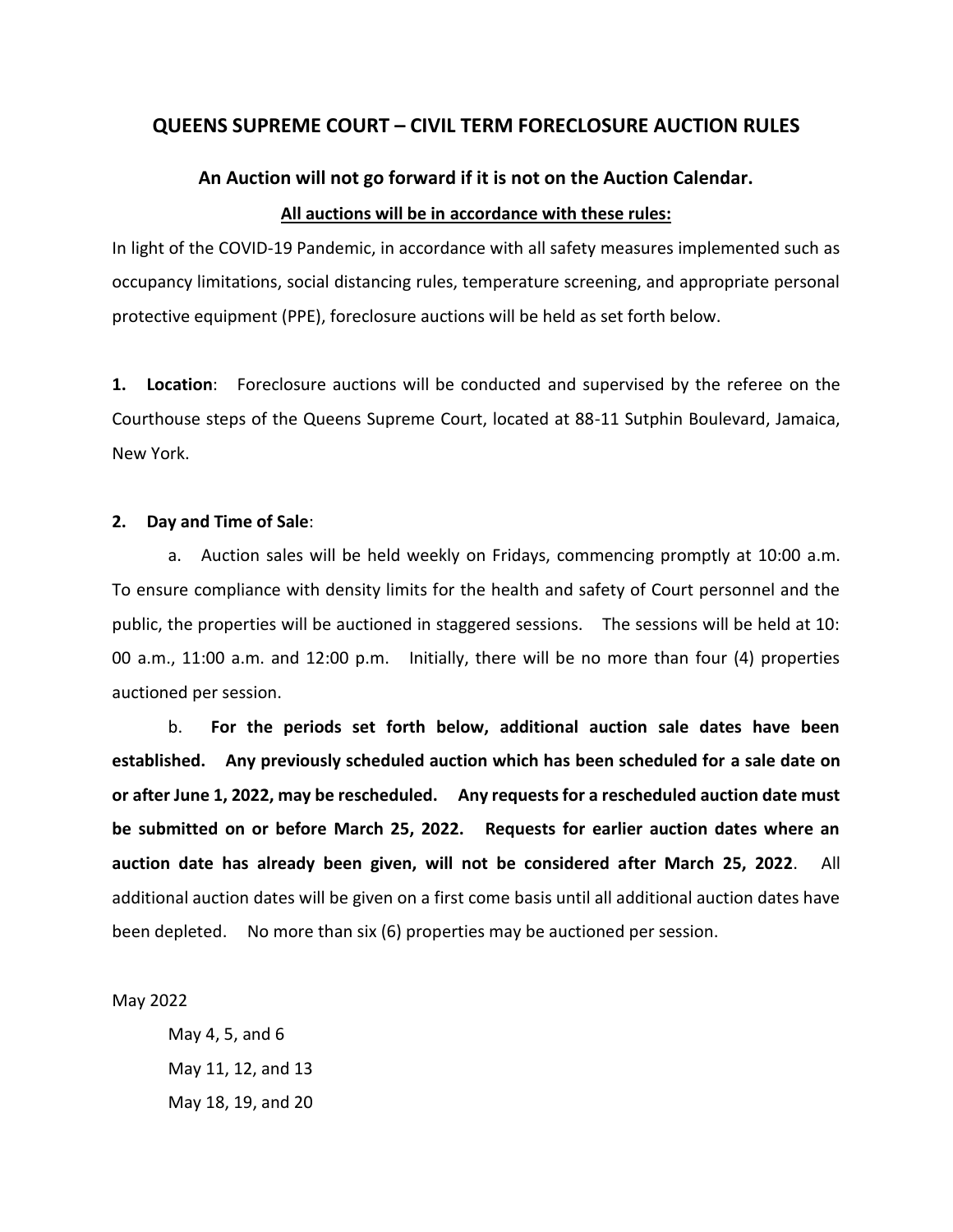May 25, 26, and 27

#### June 2022

June 1, 2, and 3 June 8, 9, and 10 June 15, 16, and 17 June 22, 23, and 24 June 29 and 30

#### July 2022

July 6, 7, and 8

July 13, 14, and 15

#### September 2022

September 14, 15, and 16 September 21, 22, and 23 September 28, 29, and 30

#### October 2022

October 5, 6, and 7 October 12, 13, and 14 October 19, 20, and 21 October 26, 27, and 28

The Court will establish and maintain a special "Auction Calendar". This calendar will contain specific times available for auctions. In order to maintain all safety protocols, no auction shall be scheduled by the parties unless they have confirmed the availability of a time slot with the Foreclosure Department of this Court.

The Referees and plaintiff's representatives are directed as follows: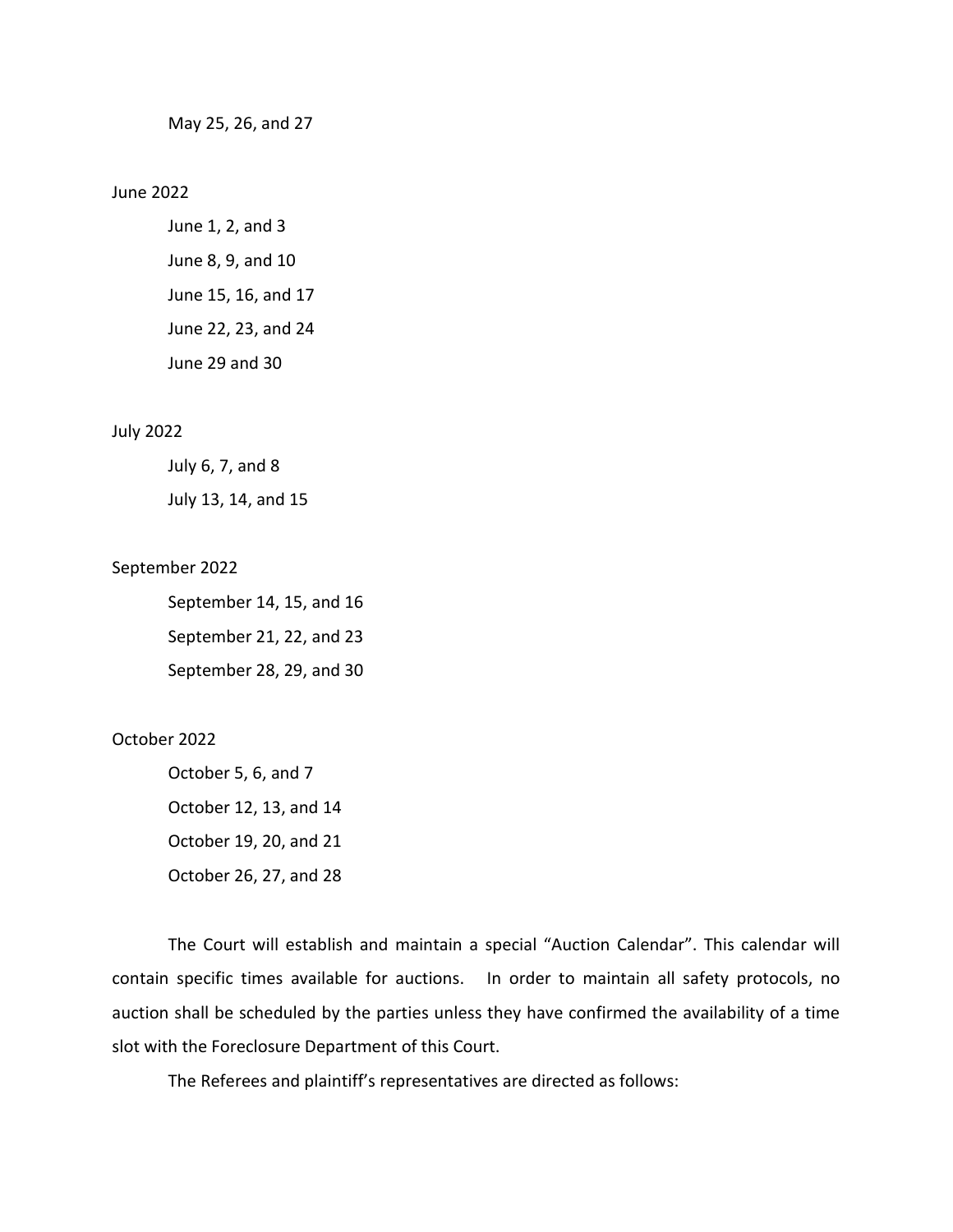YOU MUST CONTACT THE FORECLOSURE DEPARTMENT AT qscforeclosureauctions@nycourts.gov PRIOR TO SCHEDULING YOUR AUCTION TO CONFIRM THE AVAILABILITY OF THE DATE AND TIME AND TO ENSURE THAT THE CASE IS PLACED ON THE CALENDAR. FAILURE TO ADHERE TO THIS REQUIREMENT WILL RESULT IN THE AUCTION BEING RESCHEDULED AT THE SCHEDULING PARTY'S EXPENSE, INCLUDING PUBLICATION COSTS.

#### **3. Ensuring Health and Safety at Auction Site:**

- a. Access to Court Facilities Prior to and Post Auction
	- Temperature Screening and Questions: All visitors will continue to undergo temperature screening and questioning upon entry to the facility in accordance with Chief Administrative Judge Lawrence K. Marks' Memorandum dated June 30, 2020. A uniformed Officer will ask every visitor whether, within the last 14 days, the visitor (1) has had a fever, cough, shortness of breath or any flu-like symptoms; (2) has tested positive for COVID-19 (or been in close contact with anyone diagnosed with COVID-19). Anyone whose temperature is equal to or greater than 100 degrees Fahrenheit or who answers "yes" to any of the questions, will not be permitted entry to the courthouse for any post auction transactions which may require entry into the courthouse. **Additionally, any participants at the auction to whom any of the above questions apply to should refrain from participating in person at the auction.** However, such individuals may retain an agent to appear on their behalf (the agency designation must be in writing, and properly acknowledged/notarized) and present such authorization to the Referee at the outset of the auction.
- b. Face coverings
	- Face coverings are required for all who enter the courthouse and/or participate in the auctions. Those who appear without a face covering will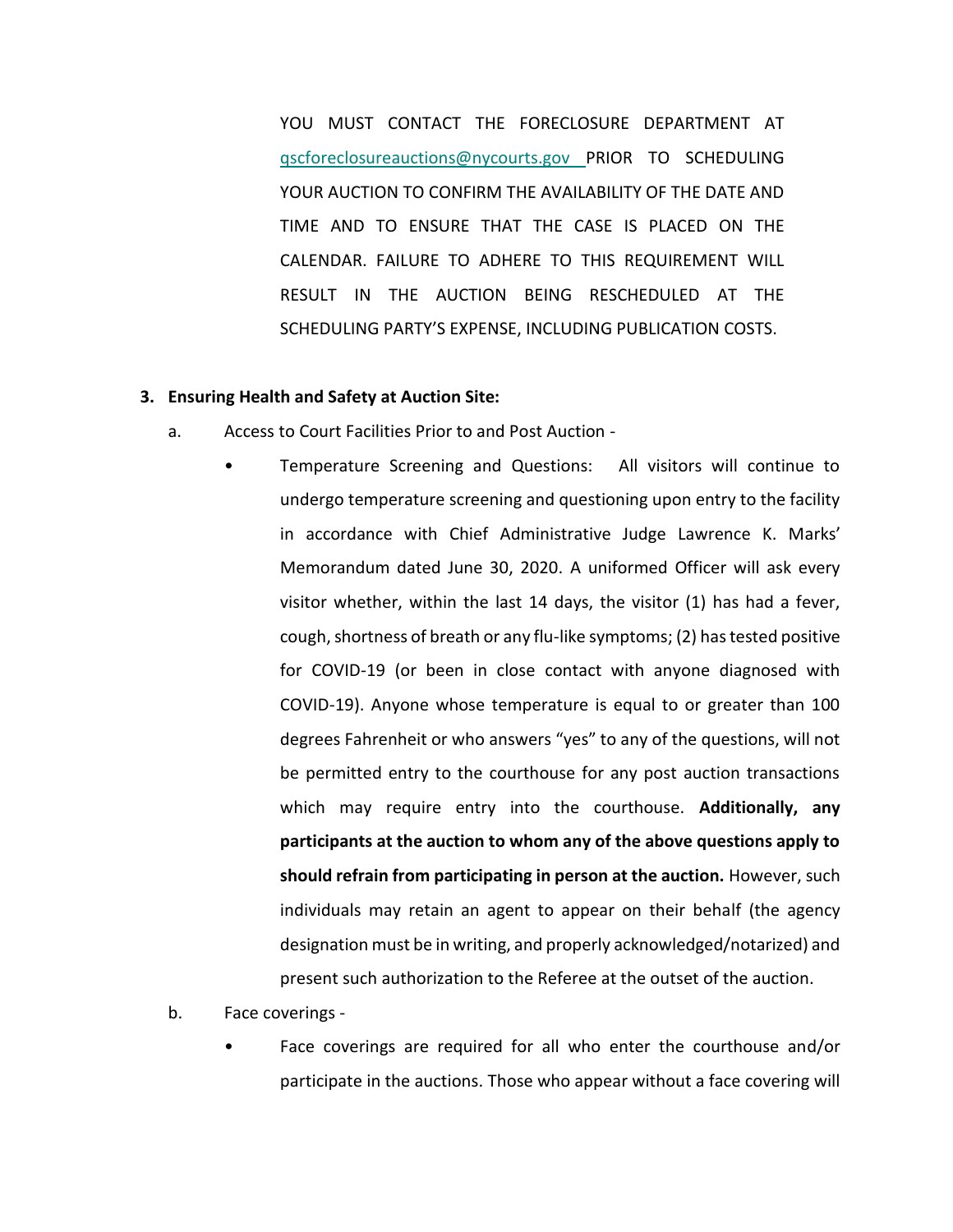not be permitted entry into the courthouse nor will they be permitted to participate in the foreclosure auction.

**4. Closing and Deed Transfer**: Following the auction, the successful bidder will deposit at least 10% of the sale price in certified funds made payable to the Referee with the Referee. The balance of the funds, along with the transfer of title documents will occur at such location as determined by the Referee, or at such other place as agreed upon by the parties in writing, within the time limits specified in the Terms of Sale. All participants in the closing must comply with any face covering rule, regulation, or order in effect at the time of closing. Should a bidder fail to comply, the Referee may cancel the closing and hold the bidder in default.

**5. Publishing and Posting**: A summary of these special COVID-19 policies and procedures shall be included in the public notices published and posted pursuant to RPAPL §231.

**6. COVID-19 Auction Policies**: Until further notice, every Judgment of Foreclosure of Sale and In Rem Judgment shall contain a decretal paragraph directing the Referee in a mortgage foreclosure action or the Petitioner in an In Rem tax foreclosure proceeding to comply with the Eleventh Judicial District's COVID-19 Policies concerning Public Auctions of foreclosed properties.

# **7. Calendars of scheduled foreclosure auctions will be accessible through E-Courts.**

### **8. Every Judgment of Foreclosure and Sale shall include the following language:**

"ORDERED, that the Referee shall comply with the Eleventh Judicial District's COVID-19 Policies concerning Public Auctions of foreclosed properties. These policies, along with the Queens County Foreclosure Auction Rules, can be found on the Queens Supreme Court - Civil Term website."

# **9. Additional General Provisions:**

- The Terms of Sale, including any known encumbrances, must be posted outside forty-five (45) minutes prior to the commencement of the Foreclosure Auction.
- The Court Appointed Referee shall conduct and supervise the foreclosure auction. All interested parties including a representative of the plaintiff, authorized to act on behalf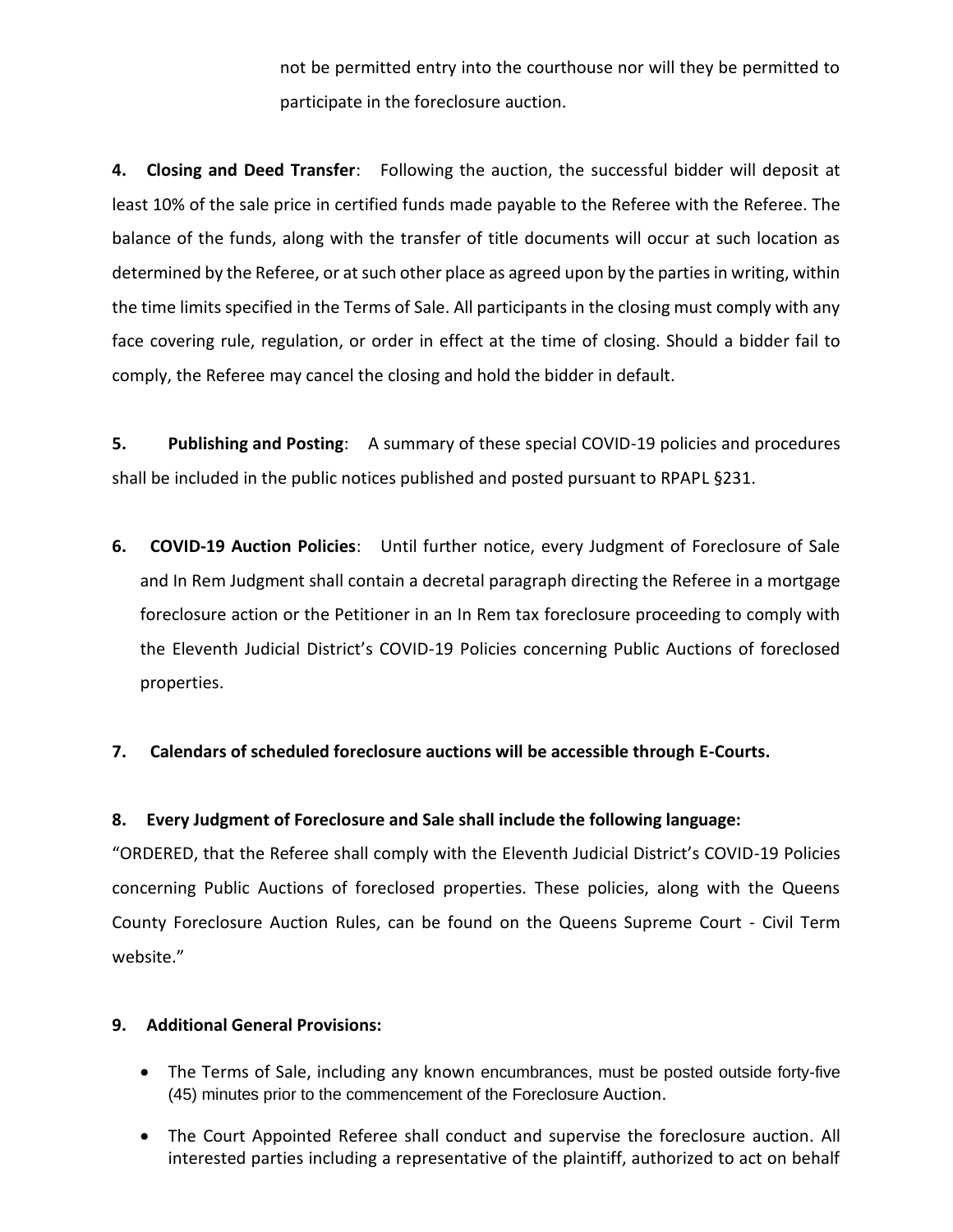of the plaintiff must be present at the auction. **The referee must submit a completed affidavit immediately following the auction (see Referee Affirmation under Forms at Home page on the court's website).**

- If a Court Appointed Referee is unable to act pursuant to Part 36 or otherwise unavailable, he or she must promptly petition the Appointing Court for the appointment of a substitute Referee.
- **If a Court Appointed Referee does not appear for a scheduled Foreclosure Auction, the Foreclosure Auction shall be cancelled** and plaintiff's counsel or the Court Appointed Referee shall contact the Court to obtain the new date and time on which the subject property will be rescheduled for Auction by filing a subsequent Request to File a Notice of Sale.
- **Notice of cancellation for any reason must be filed with the County Clerk's Office no later than the day of the scheduled auction.**
- **Necessary Referee substitutions must be made prior to scheduling the auction**.
- **Necessary Bank substitutions must be made prior to scheduling the auction**.
- Referees will only accept a certified bank check made payable to the Referee. All bidders must have proof of identification and will be required to stand and state their name at the time the bid is made.
- A successful bidder must have in his/her possession at the time of the bid the full 10% of the sum bid, in certified bank check to be made payable to the Referee.
- A **Foreclosure Action Surplus Monies Form** (see Surplus Monies Form under Forms at Home page on the court's website) must be completed for **ALL Foreclosure Auctions (regardless of the surplus status)** by the Referee conducting the sale, plaintiff's representative and the purchaser for all auctions resulting in a potential surplus at the auction and **submitted immediately following the auction**. Failure to do so may result in the preclusion of scheduling future auctions.
- Within **thirty days (30)** after completing the sale and executing the proper conveyance to the purchaser, the Referee conducting the sale **must** file with the clerk his/her report under oath of the disposition of the proceeds of the sale, accompanied by the vouchers of the persons to whom payments were made (RPAPL §1355). If the Report of Sale is not filed with the County Clerk's Office within **ninety (90) days** of sale, the Referee must submit via email to  $qscsurplus@nycounts.gov$ : the name, index number, date the auction was held, and a detailed reason why the Report of Sale and surplus monies, if any, have not been deposited with the County Clerk's Office.
- Bidders are cautioned that the failure to pay the full purchase price bid and appropriate closing costs at a closing to be scheduled within thirty (30) days following the auction may result in the forfeiture of the 10% deposit.